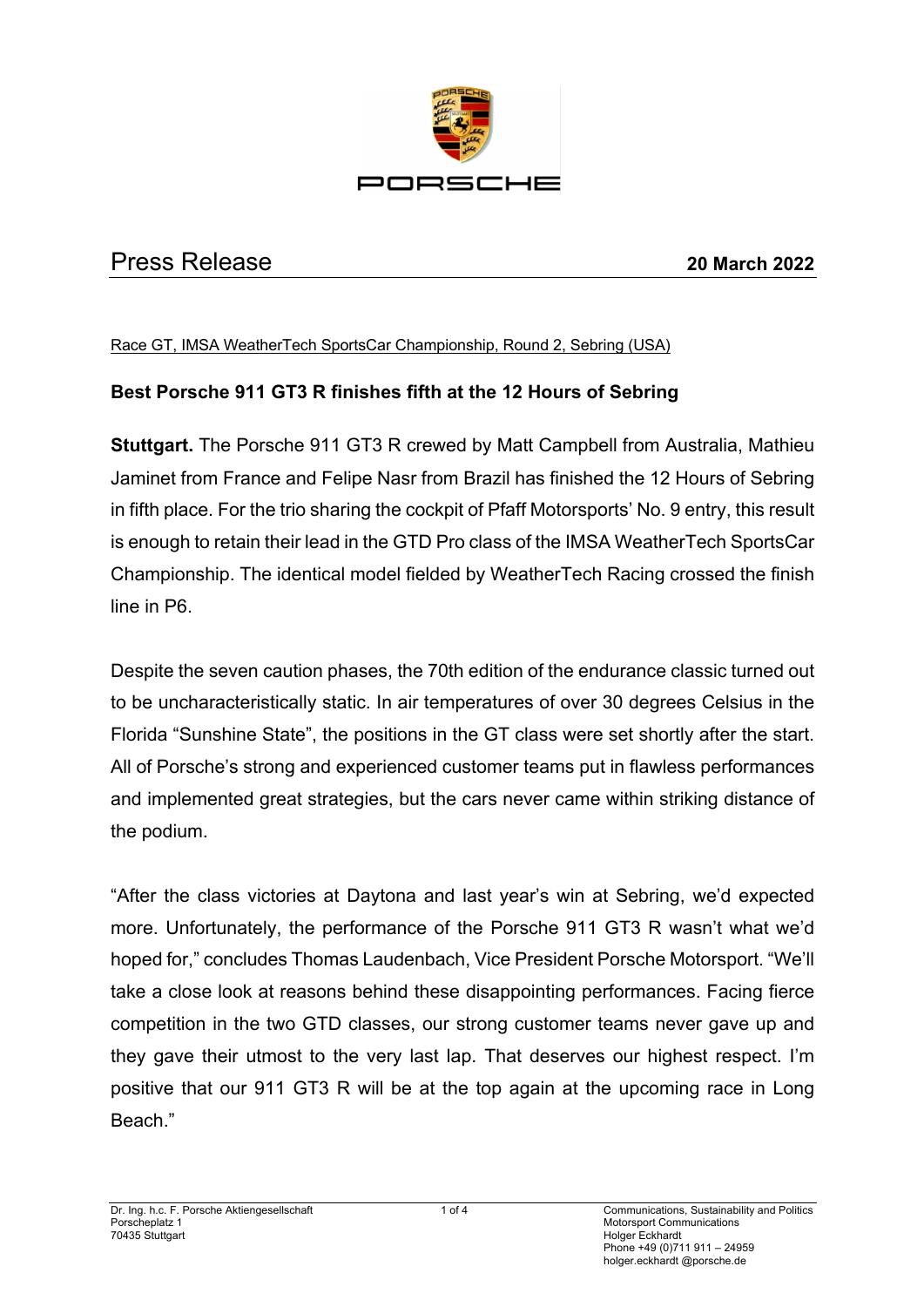"We're disappointed – obviously," states Sebastian Golz. The Porsche 911 GT3 R Project Manager adds: "Once again, our customer teams did a great job. Unfortunately, in today's race, our car wasn't as competitive as usual. We'll take a good look at whether this was due to the high temperatures or the grip conditions on the track. We're not happy with this result, but we're still confident about the upcoming races. And you mustn't forget, Porsche is the most successful manufacturer at the Sebring race. We have 100 class wins to our credit – more than all other manufacturers combined."

In the GTD category, the American Rob Ferriol, Britain's Katherine Legge and her fellow countryman Stefan Wilson finished in eighth place. After being dealt a setback in free practice, the Hardpoint squad made an impressive comeback in the race. The 367 kW (500 PS) nine-eleven (No. 99) was irreparably damaged after an accident on Thursday. The crew from the US state of Virginia built a replacement chassis in time for the start of the 12-hour race. Bad luck plagued the Daytona-winning team Wright Motorsports. Start driver Zacharie Robichon from Canada, who had planted the No. 16 car on pole position in the GTD class the previous day, came into the pits after just three laps. The technicians discovered a defect in the differential. The repairs, which took over 30 minutes, threw the outfit from the US state of Ohio 18 laps behind. Wright Motorsports' 911 GT3 R ultimately took the flag in tenth place.

Round three of the IMSA WeatherTech SportsCar Championship on 10 April will be contested on the spectacular street circuit in the Californian port city of Long Beach.

### **Drivers' comments on the race**

**Mathieu Jaminet (Porsche 911 GT3 R #9):** "Fifth place was the most we could achieve today. It was already clear in qualifying that it wasn't going to be easy. Unfortunately, it turned out to be even worse in the race. We just didn't have the necessary pace. We need to carefully analyse this result and react accordingly. I'm certain that we'll be fighting for the podium again at the upcoming Long Beach race."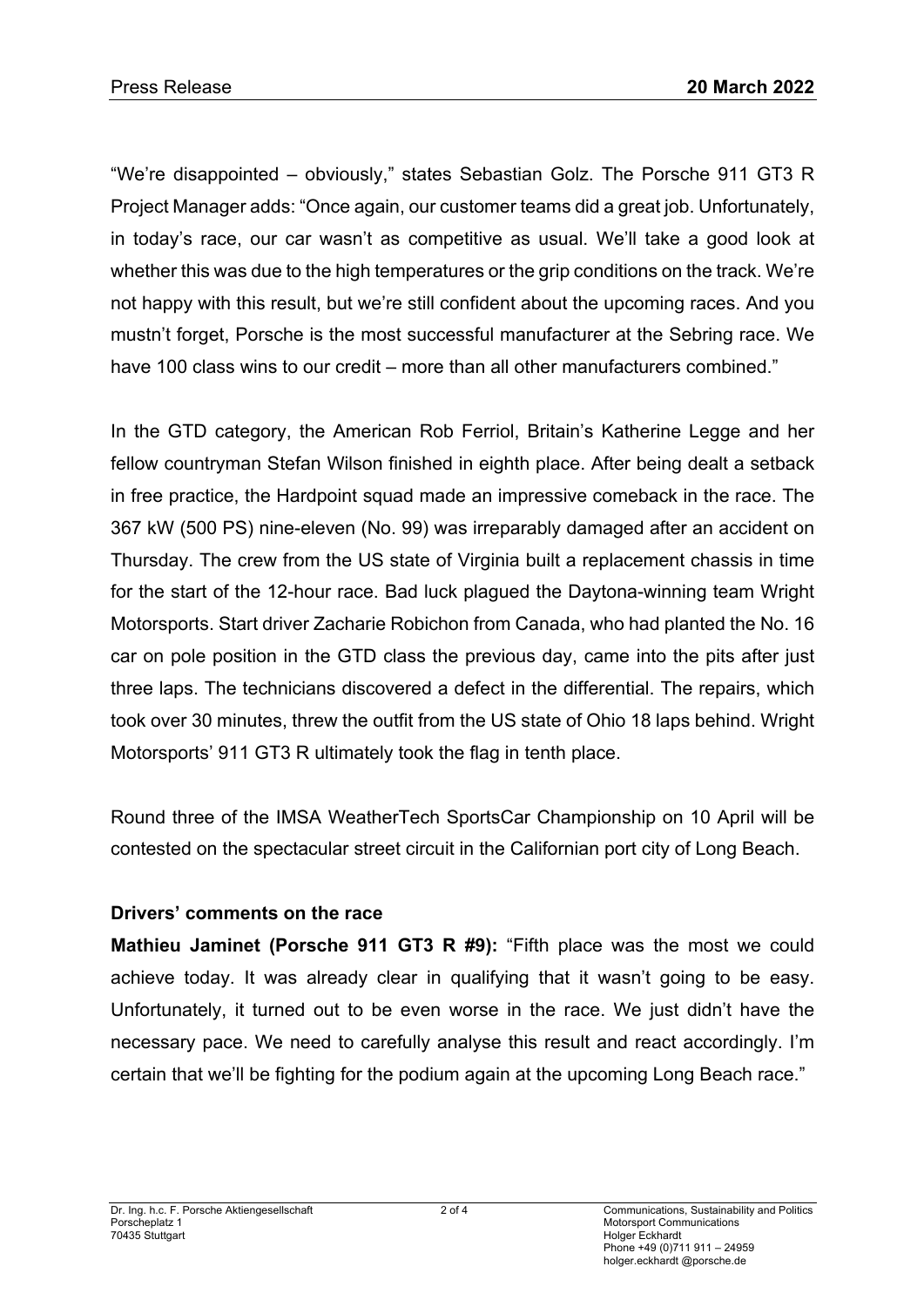**Alessio Picariello (Porsche 911 GT3 R #79):** "We never really got up to speed the whole weekend. Our race was flawless, without incidents, without mistakes and with really quick pit stops. Our team and drivers did everything possible. Unfortunately, we simply weren't the fastest on the track today."

**Rob Ferriol (Porsche 911 GT3 R #99):** "It wasn't our best Sebring result, but 24 hours before the race we pretty much didn't have a car. Our team built a replacement vehicle in practically no time at all and everything worked. That's a huge compliment for Porsche. You take the parts that still work from a crashed car, put them on another chassis, start from the back of the grid and finish in the top ten in the toughest race of the season. That's incredible. Hats off to our team, who demonstrated they can overcome even the greatest challenges."

**Zacharie Robichon (Porsche 911 GT3 R #16):** "Lately, we've always been lucky and had a really great run. It was clear that this had to end at some point. Of course, it was a real shame that this happened only a few minutes into the Sebring race. The defect threw us back a long way, but we never gave up. Our team repaired the car quickly, we caught up and finished in the top ten. Not the desired result, but that's what happens sometimes."

## **Result GTD-Pro class**

- 1. Garcia/Taylor/Catsburg (E/USA/NL), Corvette C8.R GTD #3, 323 laps
- 2. Bortolotti/Mapelli/Caldarelli (I/I/I), Lamborghini Huracan GT3 #63, 323 laps
- 3. MacNeil/Engel/Gounon (USA/D/F), Mercedes-AMG GT3 #97, 322 laps
- 5. Campbell/Jaminet/Nasr (AUS/F/BR), Porsche 911 GT3 R #9, 322 laps
- 6. Andlauer/Picariello/MacNeil (F/B/USA), Porsche 911 GT3 R #79, 322 laps

# **Result GTD class**

- 1. Lacorte/Sernagiotto/Fuoco (I/I/I), Ferrari 488 GT3 #47, 321 laps
- 2. Skeen/McAleer/Juncadella (USA/GB/E), Mercedes-AMG GT3 #32, 321 laps
- 3. Mann/Perez Companc/Vilander (USA/ARG/FIN), Ferrari 488 GT3 #21, 321 laps